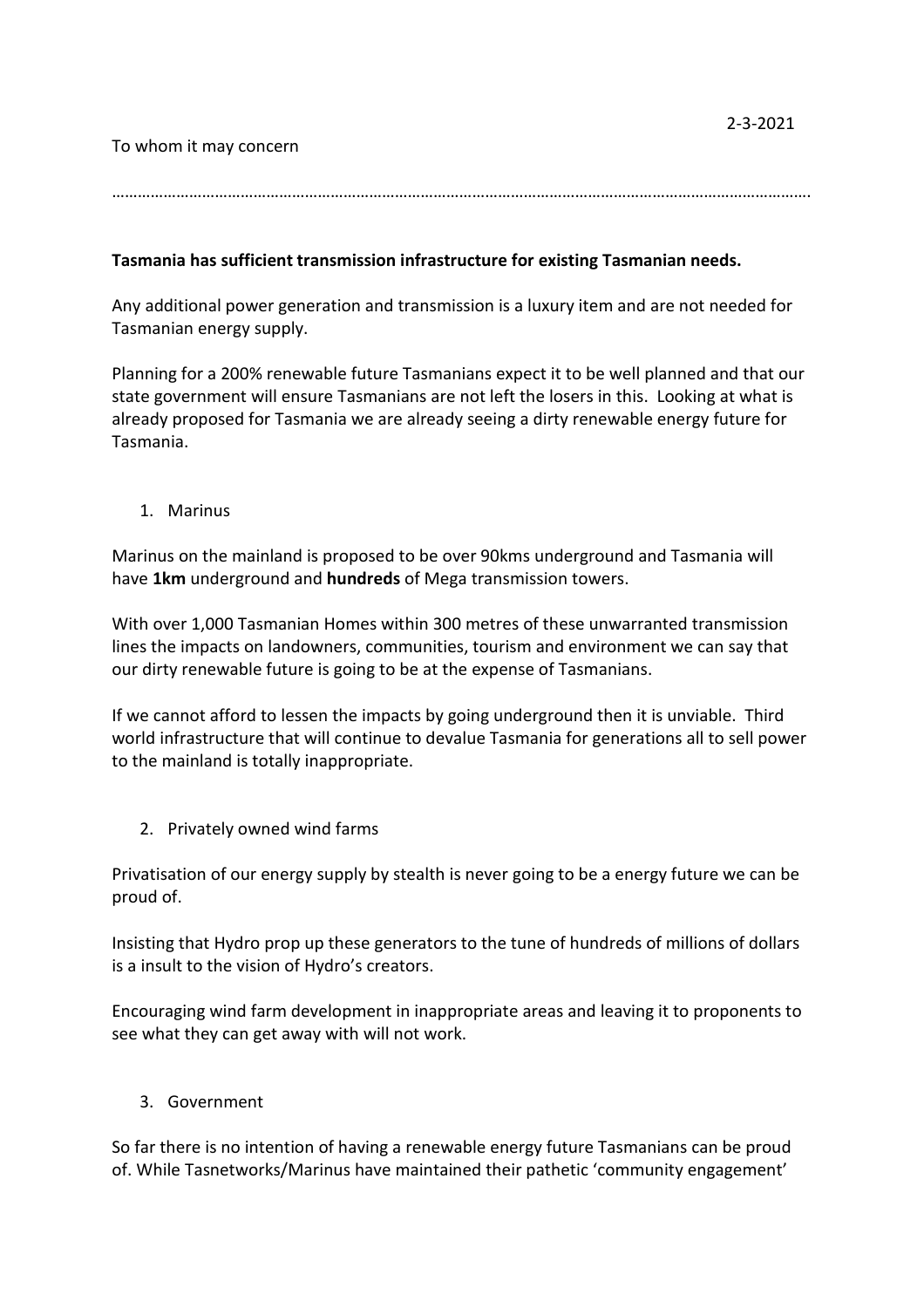with fob off sessions the victims of what has been proposed have not been heard. They will never be compensated when they have not even been acknowledged.

Having the Energy Hub at the Cradle Coast Authority building in Burnie to represent the proponents and sell the north west's renewable future while fobbing off community questions is insulting. Not only have there been no community discussion on our renewable future there is no intention of hearing community concern.

Tasmanians have not been asked. We are merely expected to bear the brunt of bad planning, prop up proponents and see the profits go to passive foreign investors. Living with the impacts for generations to provide power another state.

## 4. Tasnetworks

Can we call Tasnetworks a trusted jurisdictional planner?

Currently any impact to tourism has been disregarded on the proposed Hampshire to Staverton line with the Tasnetworks ignoring a request to meet with the local tourism association for over 12 months. Longer than this with the Visual of the line from the iconic Leven Canyon.

- 5. How can there be a renewable energy future we can be proud of?
- a. State Government needs to plan for Tasmanians not to be the victims of this luxury item.
- b. Have real community engagement.
- c. Planning for Tasmanians to not be worse off.
- d. Clear guidelines need to be set on where wind farms are located.
- e. Mega transmission required for projects needs to be assessed with the project.
- f. Using existing easements should always be a priority
- g. Upgrading the existing easements by going underground to improve communities.
- h. Transparency is essential as detail must be available on what is proposed
- i. Details must be made available of assessments permit conditions, mitigations, monitoring and compliance.
- j. the process must involve affected communities with an opportunity for public comment.
- k. The jobs in this sector need to be secure and Tasmanian. As the majority of wind farm installation is FIFO the jobs and growth spin needs clarifying.
- l. There will be many victims in our renewable future and clear criteria must be set for compensation. If Tasmanians aren't compensated appropriately then the projects are not viable.
- m. A meaningless 'community fund' that provide no compensation to actual victims is totally inappropriate and affected communities deserve better.